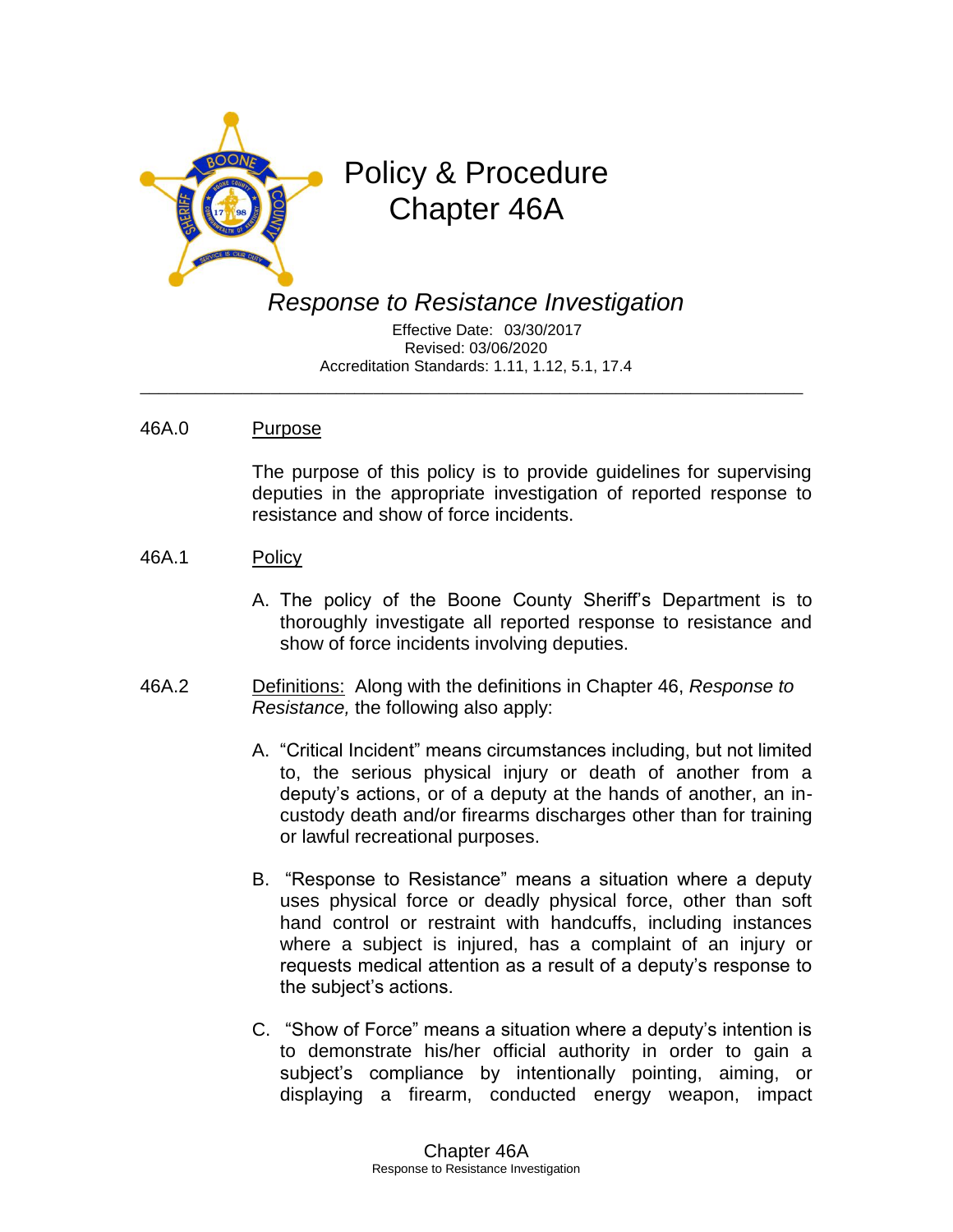weapon, or chemical irritant directly at that subject(s). A show of force occurs notwithstanding the fact that physical force or deadly physical force is ultimately deployed. This does not include instances of training. Any show of force by a deputy must be objectively reasonable.

## 46A.3 Procedure

- A. When a supervisor is made aware of a response to resistance, show of force, or a critical incident, he/she will be responsible for the investigation(s) as described in the following:
- B. If the incident is determined to be a reportable show of force, the supervisor will complete the following steps:
	- 1. Direct the primary deputy involved to complete the show of force report, to include the actions of all deputy(s) who showed force.
	- 2. Any other deputy(s) involved may be required to submit a memo regarding the show of force.
	- 3. Notify the Patrol Commander or his/her designee of the incident in a timely manner.
	- 4. Review the completed report and any body-worn or other available video.
	- 5. Forward all documents related to incident to the Patrol Commander.
- C. If the Incident is determined to be a reportable response to resistance, the supervisor will complete the following steps:
	- 1. Respond to the scene.
	- 2. Check on the welfare of, and/or injuries to, deputy(s).
	- 3. Check on the welfare of, and/or injuries to subject(s).
	- 4. Contact EMS to respond if appropriate or requested by any involved party.
	- 5. Conduct interviews of the deputies, subject(s) and any witnesses.
	- 6. Contact the Patrol Commander or his/her designee with a summary of the incident as soon as practical.
	- 7. Video/photograph the scene and the interviews.
	- 8. Collect and secure all physical evidence.
	- 9. Ensure all involved deputies submit a memo detailing the incident.
	- 10. Complete the response to resistance report.
	- 11. Forward all documents related to the incident to the Patrol Commander.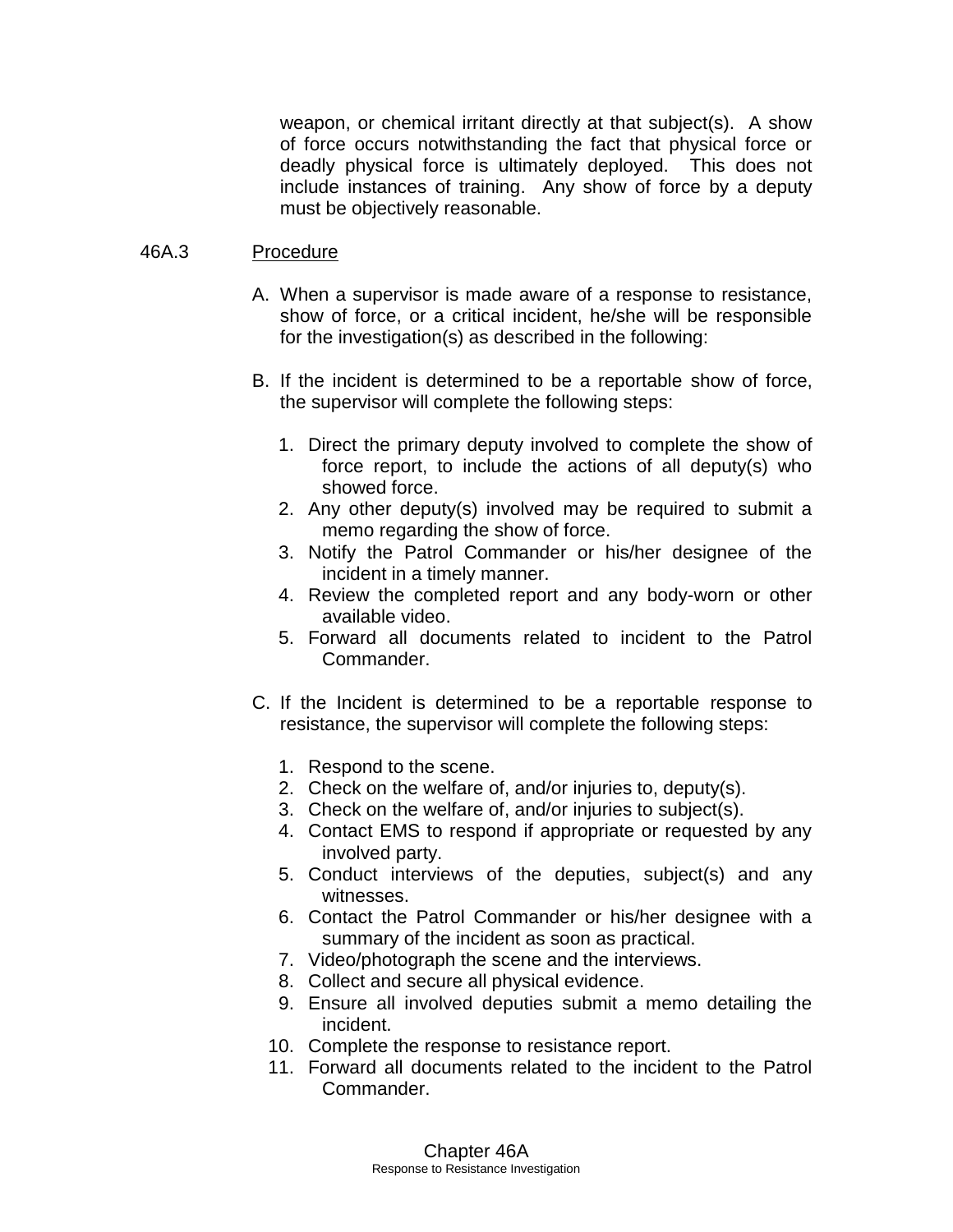- D. Reports shall be comprehensive and provide the necessary specificity to fully document and evaluate the deputy's force or show response, including but not limited to the following where available:
	- 1. Information as to what the deputy knew, observed or believed at the time of the incident.
	- 2. The nature, type, date and location of the incident, including whether the incident was consensual, a detention, custody or arrest and the relevant supporting information.
	- 3. Subject information including age, gender, race, ethnicity, size, build, mental status, alcohol or drug involvement, and general demeanor.
	- 4. Deputy(s) information including age, gender, race, ethnicity, and years of service.
	- 5. The reason for the initial contact with subject, including suspected unlawful, suspicious or criminal activity.
	- 6. Deputy readily identifiable in uniform, or regular clothes and department identifiers, marked or unmarked vehicle, and/or verbal announcements.
	- 7. Number of deputies or other law enforcement officers present.
	- 8. Number and identity of witnesses and associates of the subject present.
	- 9. Subject believed to be armed and with what.
	- 10. Any verbal exchange that transpired between the deputy and the subject.
	- 11. Any threat made to the deputy or others and any attempt to de-escalate by the deputy where practicable.
	- 12. The type, intensity and duration of the resistance from the subject.
	- 13. Force options available and deployed by the deputy along with the reason for the level employed.
	- 14. Any subject or deputy injury, complaint of injury, medical treatment rendered or refused, and photographs where available.
	- 15. Video and audio recordings of the incident are reviewed and retained.
- E. Supervisory deputies shall not investigate a response to resistance where s/he is directly involved in the incident.
- F. If the incident is determined to be a Critical Incident, immediate notification to the Command Staff is required.